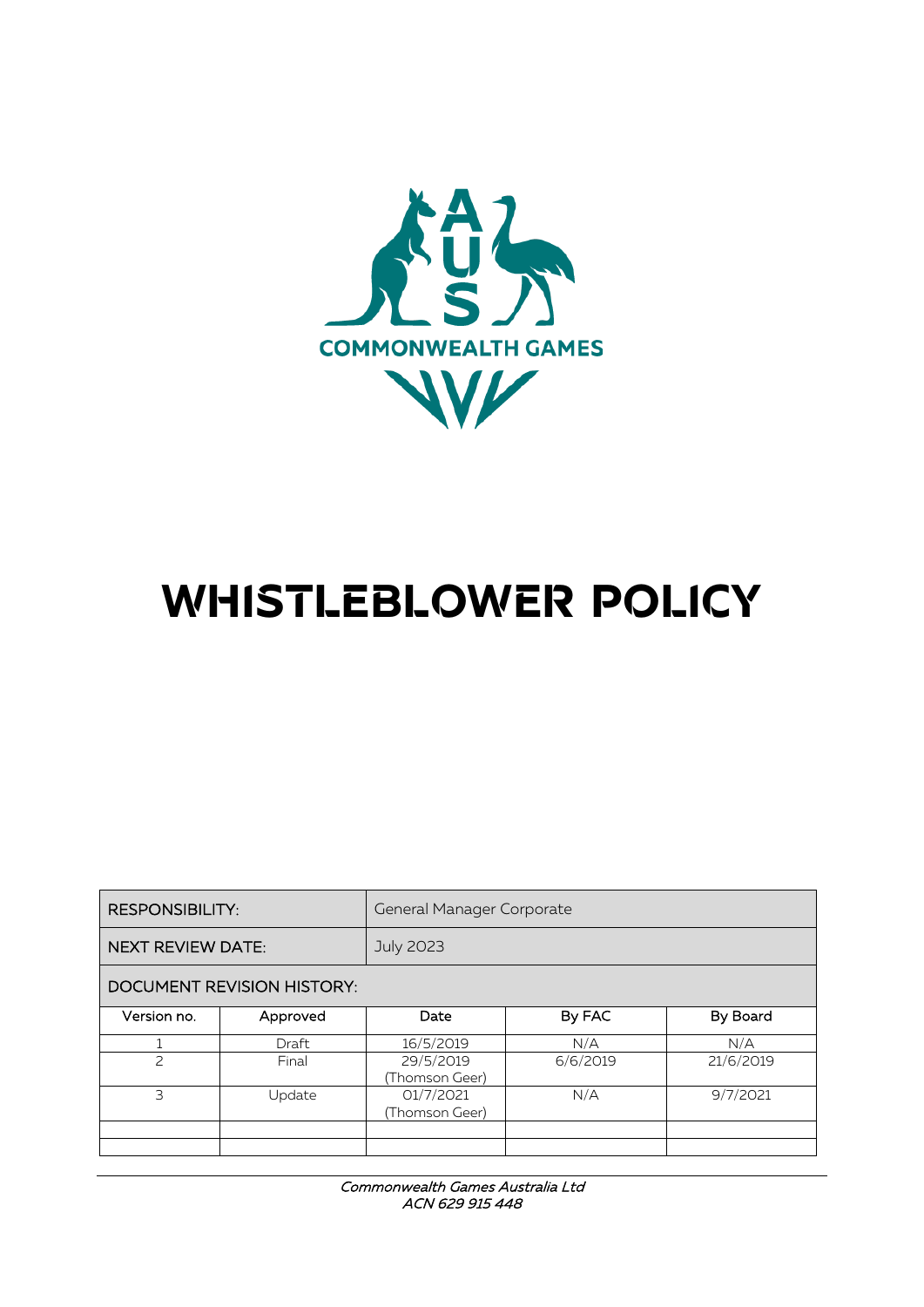# 1. Introduction

Commonwealth Games Australia Limited (CGA) is committed to a culture of high integrity and ethical behaviour in fulfilling its responsibilities to its members and stakeholders and to comply with the Corporations Act 2001 (Cth) in all its operations and interactions.

This important policy complements CGA's Ethical Behaviour By-Law and Grievance & Discipline By-Law.

## 2. Purpose

The purpose of this policy is to encourage the reporting of serious conduct or wrongdoing that is of legitimate concern to CGA (Reportable Conduct), by providing a convenient and safe reporting mechanism that ensures protection for anyone who makes a disclosure.

This policy defines who can make a protected disclosure (Whistleblower), identifies who can receive a protected disclosure (Eligible Recipient) and establishes a process for Whistleblowers to make a protected disclosure (Report) and a corresponding process for CGA to address reports from Whistleblowers. Any person who raises a concern and makes a disclosure of a serious nature (for example unethical, illegal, corrupt or other inappropriate conduct) should not be subject to victimisation, harassment or discriminatory treatment. This policy sets out the avenues available to Whistleblowers to report serious wrongdoing to CGA and how CGA will deal with any such reports.

# 3. Scope

This policy applies to the following types of people and Whistleblowers:

- CGA employees;
- CGA Directors;
- CGA Members;
- CGA volunteers;
- CGA contractors (including employees of contractors);
- Consultants to CGA; and
- Suppliers to CGA.

CGA must make this policy available in an accessible format to all CGA employees and CGA Directors.

Any Reportable Conduct or Whistleblowing relating to an Australian Team member will fall under a separate policy and the Team Agreement which sets out the applicable procedures for Games-time circumstances.

#### 4. Reportable Conduct

Any conduct or wrongdoing that is genuinely believed to be in breach of the law or CGA's By-Laws should be reported in accordance with this policy.

Reportable Conduct includes, but is not limited to, any conduct that involves:

- illegal activities (including but not limited to theft, dealing in or use of illicit drugs, violence, harassment, intimidation or threatened violence and criminal damage against property);
- dishonest behaviour;
- fraudulent or corrupt activity, including financial fraud or bribery;
- perverting the course of justice;
- unlawful, corrupt or irregular use of company funds or practices;
- unethical behaviour, including anything that would breach CGA's Ethical Behaviour By-Law which includes any form of discrimination, harassment or bullying;
- improper or misleading accounting or financial reporting practices;
- a breach of any legislation relating to CGA's operations or activities;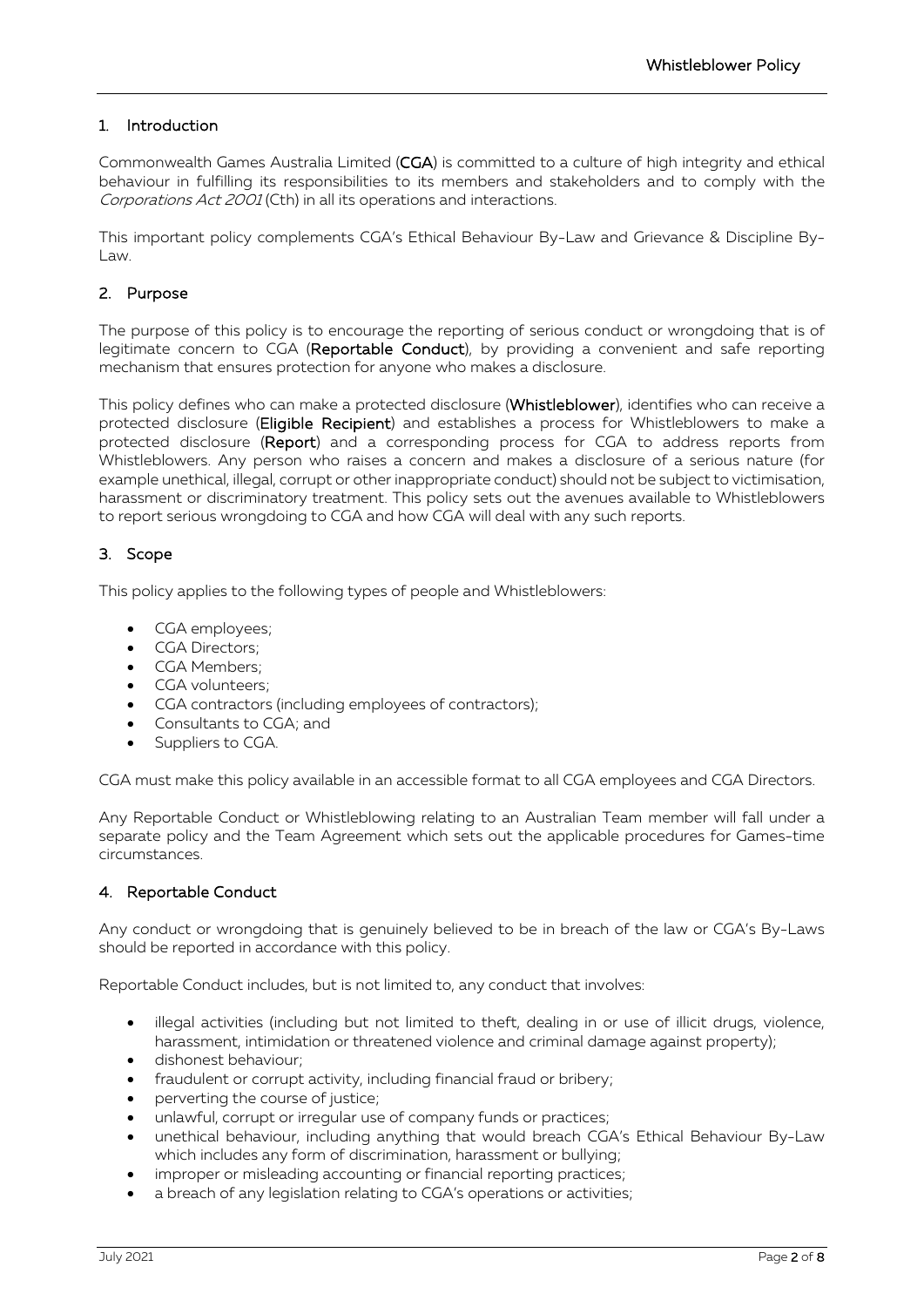- behaviour that is oppressive, unjust, discriminatory or grossly negligent (including gross mismanagement, serious or substantial waste of CGA's resources or repeated breaches of administrative procedures);
- any behaviour that poses a serious risk to the health and safety of any person at the workplace;
- a serious risk to public health, public safety or the environment;
- an improper state of affairs in relation to CGA;
- any other conduct which may cause loss to CGA or be otherwise detrimental to the interests of CGA or any of its employees; and
- the deliberate concealment of information tending to show any of the conduct listed above.

Reportable Conduct generally does not include personal work-related grievances. Personal workrelated grievances include but are not limited to interpersonal conflicts between the Whistleblower and another employee, or a decision relating to the engagement, transfer or promotion of the Whistleblower.

In limited cases, a personal work-related grievance may be covered by this policy, such as where the grievance relates to a systemic issue or involves detrimental conduct to the whistleblower or arises from knowledge of unethical, illegal or fraudulent conduct. Where the conduct relates to a personal-work related grievance, the grievance should be reported to and addressed by the appropriate CGA General Manager or the CGA CEO in accordance with the provisions of the relevant Employment Agreement and the Fair Work Act 2009 (Cth).

## 5. Responsibility to Report

It is expected that any person who becomes aware of any Reportable Conduct, or suspects on reasonable grounds, potential cases of Reportable Conduct, will notify the appropriate personnel as per this policy in order to maintain CGA's integrity and ethical behaviour. Reports can be made anonymously and/or confidentially, securely and both inside and outside of business hours.

A Whistleblower must provide information to assist in any inquiry or investigation of the conduct disclosed.

#### 6. Protection of Whistleblowers

CGA will take all reasonable steps to ensure that a legitimate Whistleblower will not be subject to any form of victimisation, discrimination, harassment, demotion, dismissal, threats or prejudice (Detriment) because they have made a Report, even if the disclosure is subsequently determined to be incorrect or is not substantiated. This also applies to anyone providing information related to an investigation pursuant to this policy.

CGA will also take all reasonable steps to protect the identity of a Whistleblower and will adhere to statutory requirements in respect of the confidentiality of Reports made. All paper and electronic documents and other materials relating to Reports will be stored securely by CGA.

In order to reduce the risk that a Whistleblower will be identified from the information contained in the Report:

- all personal information or other references to the Whistleblower will be redacted;
- the Whistleblower will be referred to in a gender-neutral context; and
- where possible, the Whistleblower will be contacted to help identify certain aspects of their Report that could inadvertently identify them.

In appropriate cases, disclosure of the identity of a Whistleblower or the allegation made may be unavoidable, such as if court proceedings result from a Report pursuant to this policy.

A Whistleblower will be protected from any of the following in relation to the Report:

• civil liability (e.g. any legal action against the Whistleblower for breach of an employment contract, duty of confidentiality or another contractual obligation);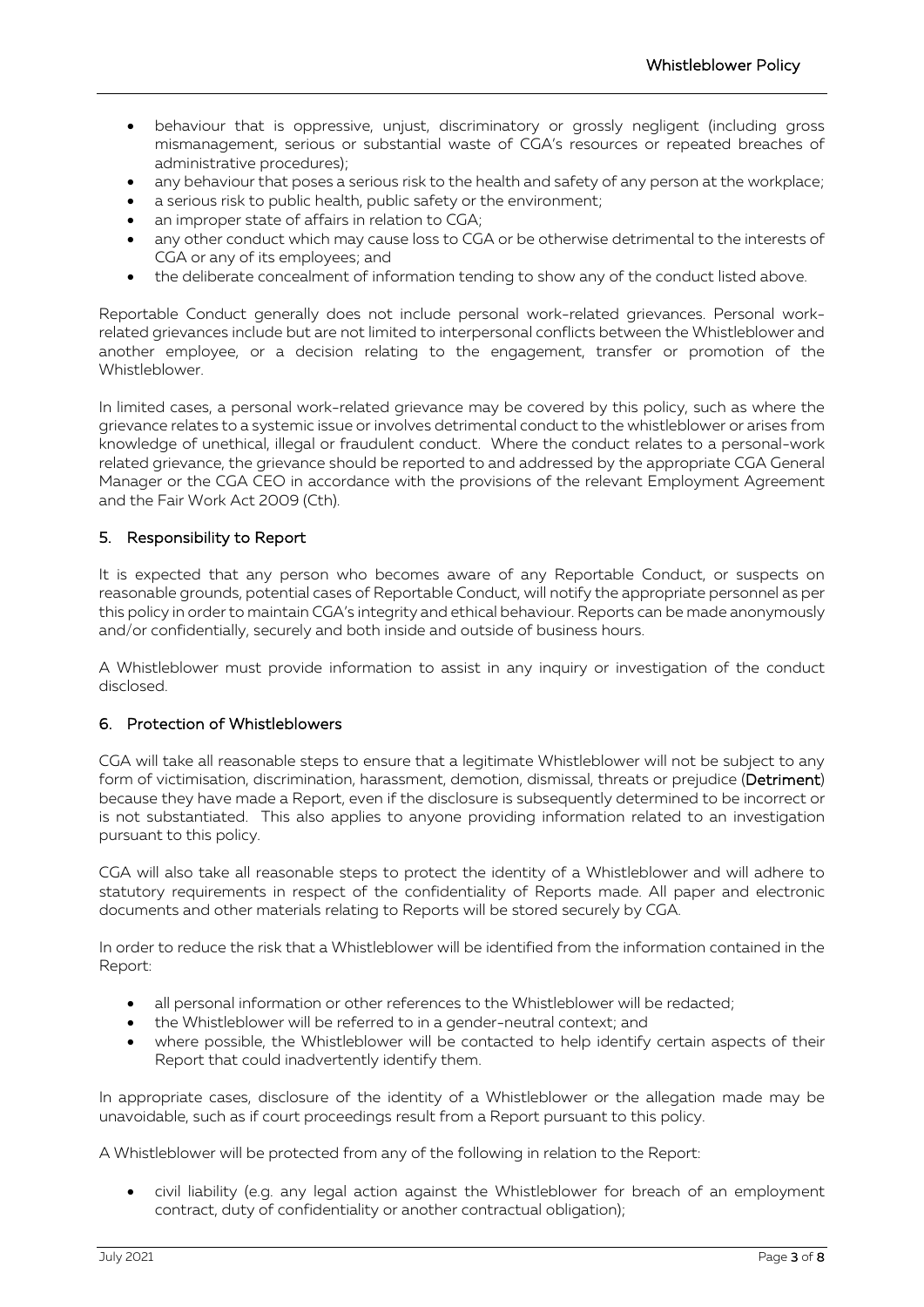- criminal liability (e.g. attempted prosecution of the Whistleblower for unlawfully releasing information, or other use of the Report against the Whistleblower in a prosecution (other than for making a false Report)); and
- administrative liability (e.g. disciplinary action for making the Report),

however, this policy will not protect a Whistleblower if they are also involved in, or connected with, the misconduct or wrongdoing reported.

Whistleblowers subjected to Detriment as a result of making a Report under this policy should inform an Eligible Recipient or their direct line manager immediately.

A Whistleblower can seek compensation or other remedies through the courts if:

- they suffer loss, damage or injury as a result of making a Report; and
- CGA failed to take reasonable precautions and exercise due diligence to prevent the Detriment.

CGA encourages Whistleblowers to seek independent legal advice in connection with their rights to compensation and other remedies that may be available to them.

## 6.1 Reporting on Reasonable Grounds

A Report may have serious consequences, including potential damage to the career prospects and reputation of people who are the subject of allegations of misconduct or wrongdoing. Therefore, it is very important that those who make a report under this policy do so with reasonable grounds for believing that the information is correct or likely to be correct.

CGA takes very seriously any Reports made under this policy and will look particularly unfavourably on any false reports or claims. Disciplinary action may be taken against anyone who makes a report that is not on reasonable grounds.

A Report will not be considered to be made on reasonable grounds if it is frivolous, vexatious, raised for a malicious reason, for personal gain or an ulterior motive, or if it is not based on facts and/or circumstances that provide a reasonable basis for the report. Repeated reports about trivial matters may also be considered not to be made on reasonable grounds and if so will not be investigated under this policy.

CGA will focus on the substance of a Report, rather than what CGA believes to be the Whistleblower's motive for making the Report. CGA will not assume that Reports about conduct or behaviour that appear to have had a personal impact on a Whistleblower are less serious. CGA understands that the Whistleblower's experience may indicate a larger or systemic issue.

## 6.2 Anonymous Reporting

A Whistleblower can choose to remain anonymous while making a Report, over the course of investigation and after the investigation is finalised. A Whistleblower may adopt a pseudonym for the purpose of their Report.

A Whistleblower can refuse to answer questions that they feel could reveal their identity at any time, including during follow-up conversations. Where a Whistleblower wishes to remain anonymous, the Whistleblower should maintain ongoing two-way communication with CGA, so CGA can ask follow-up questions or provide feedback.

A Whistleblower can also make a Report anonymously to the Australian Securities and Investment Commission (ASIC) or to another Commonwealth body prescribed by regulation and qualify for protection under the Corporations Act 2001 (Cth). A Whistleblower can lodge a Report with ASIC through its online misconduct reporting form [\(here\)](https://asic.gov.au/about-asic/contact-us/how-to-complain/report-misconduct-to-asic/) or by writing to ASIC at GPO Box 9827, Brisbane QLD 4001.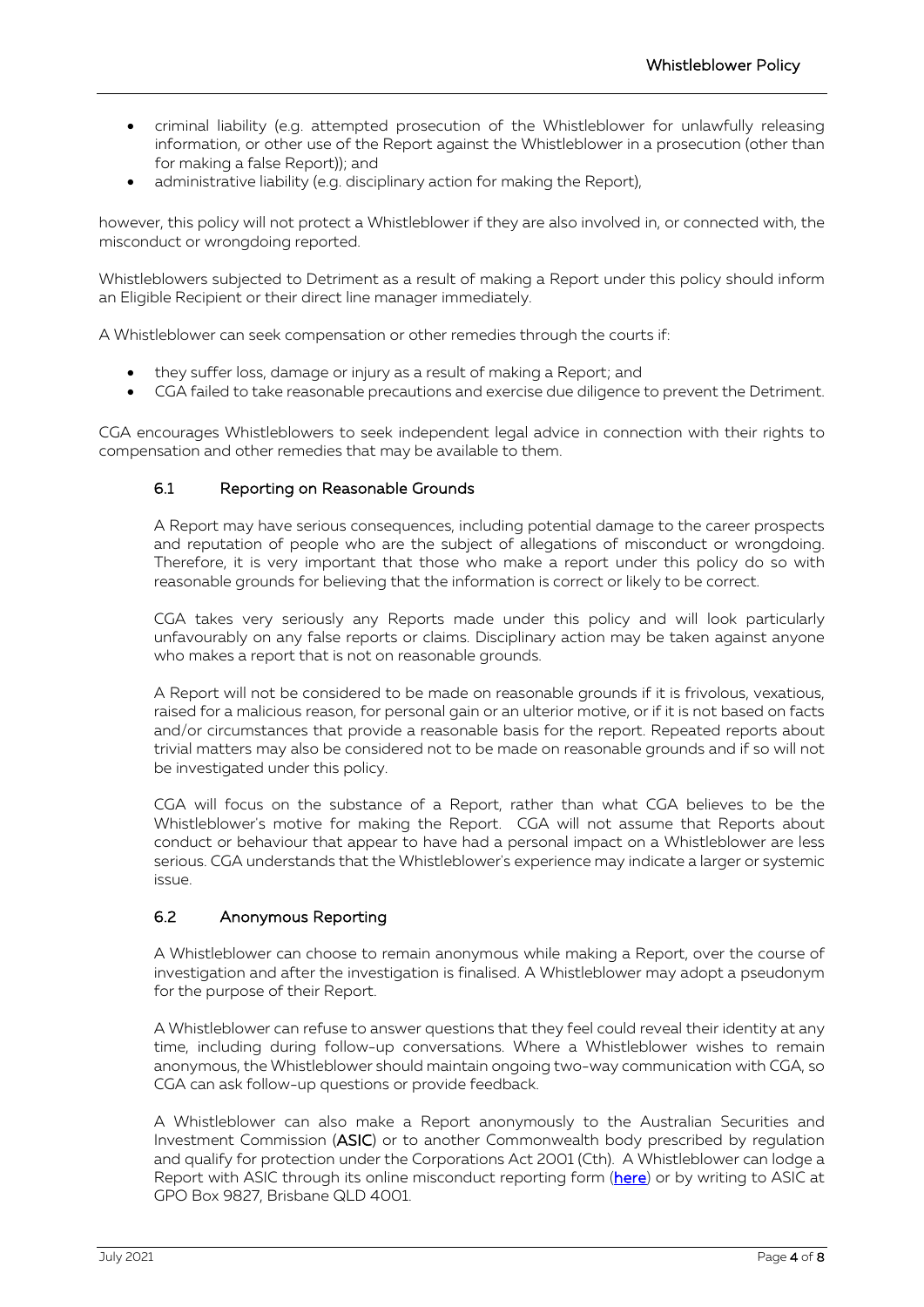A Whistleblower will still benefit from statutory protections provided under the Corporations Act 2001 (Cth) if they wish to remain anonymous. However it may be difficult for the matter to be properly investigated without the Whistleblower's identity. Consequently, CGA encourages Whistleblowers to provide their identity to enable a robust investigation to be undertaken. If further legal action is taken on the reported matter, it may become necessary for a Whistleblower to identify themselves. In these instances, CGA will continue to take all reasonable steps to protect the Whistleblower from any possible reprisal.

## 7. Procedures

## 7.1 Making a Report to an Eligible Recipient

Any person who has reasonable grounds to suspect that Reportable Conduct has occurred is encouraged to first discuss the matter informally with their direct line manager in order to determine if serious misconduct or wrongdoing has occurred. This provides an opportunity to clarify the conduct in question, ask questions and obtain additional information to determine if the conduct is Reportable Conduct under this policy. At all times, these discussions must remain confidential.

If this is not considered appropriate, or the conduct has already been confirmed as Reportable Conduct, a Report should be made to an Eligible Recipient.

For the purposes of this policy and to ensure appropriate escalation and timely investigation, CGA requests that Reports be made to any one of the Eligible Recipients listed in the table below:

| CGA CEO         |  |  |  |  | 0419 712 003                                        |  |
|-----------------|--|--|--|--|-----------------------------------------------------|--|
|                 |  |  |  |  | Craig.phillips@commonwealthgames.com.au             |  |
| l CGA President |  |  |  |  | 0407947853                                          |  |
|                 |  |  |  |  | president@commonwealthgames.com.au                  |  |
|                 |  |  |  |  | l Chair of  CGA's  Finance  &  Audit I 0419 330 781 |  |
| Committee       |  |  |  |  | davidm@chastain.com.au                              |  |

Reports may also be posted to PO Box 586 (marked "Confidential" to the attention of one of the Eligible Recipients).

Reports should be made to the CGA CEO. If the Report involves the CEO or a CGA Director, then the matter should be reported to the CGA President. If the Report involves the President, it should be reported to the Chair of the Finance & Audit Committee.

Where possible, a Report of Reportable Conduct should be in writing and should contain, as appropriate, details of:

- (a) the nature of the alleged breach;
- (b) the persons or persons believed to be responsible for the breach;
- (c) the facts on which the Whistleblower's belief that a breach has occurred are based; and
- (d) the nature and whereabouts of any further evidence that may substantiate the Whistleblower's allegations, if applicable.

Reports should provide specific, adequate and pertinent information regarding the conduct with respect to, among other things, dates, places, specific activities, persons/witnesses, amounts and other relevant information, in order to allow for a reasonable investigation to be conducted.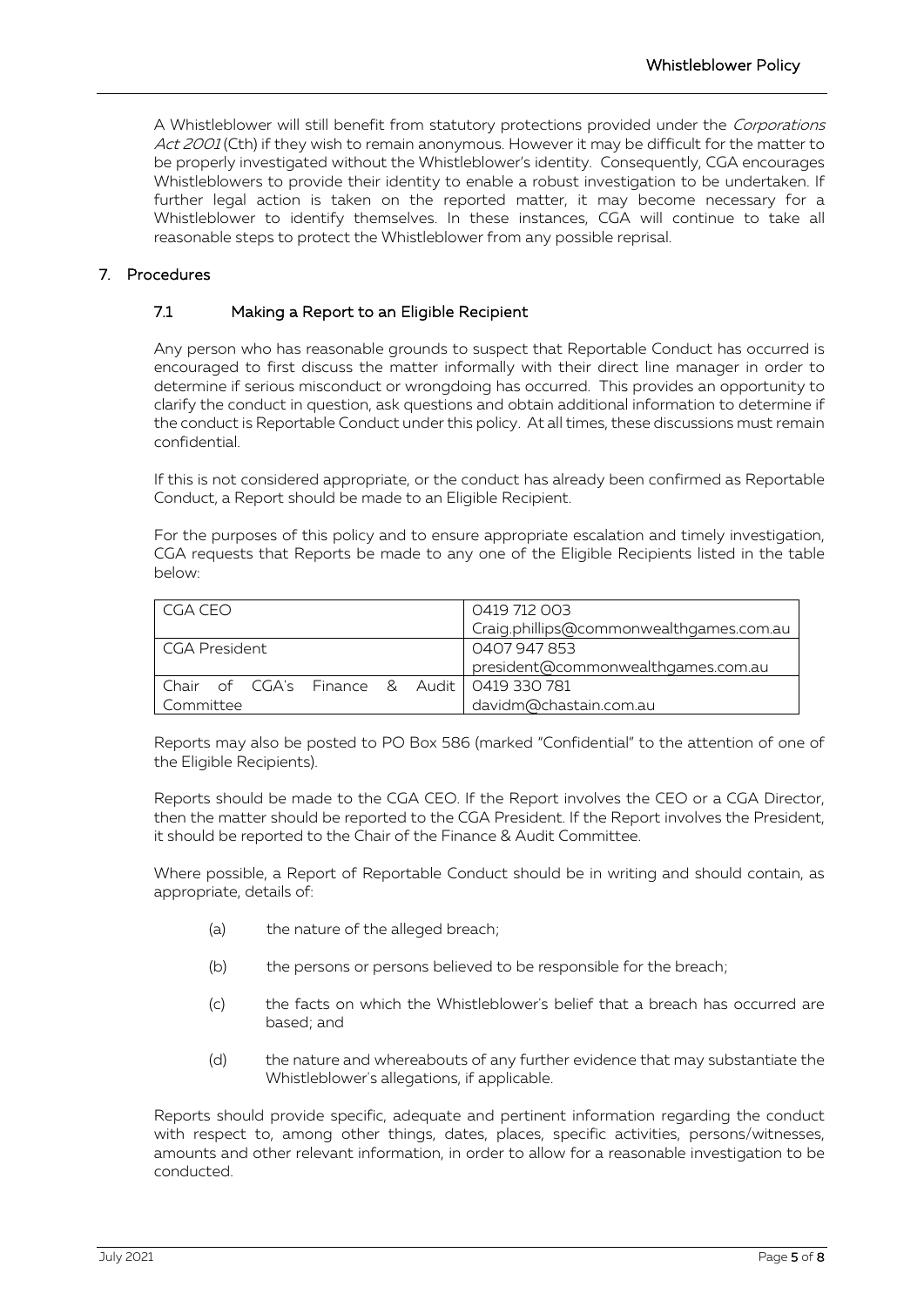When contacted by a Whistleblower, the Eligible Recipient must ensure that the location and time are appropriate for the Whistleblower to make their Report comfortably and that the Whistleblower is protected.

# 7.2 Investigation

Any Reports of alleged or suspected misconduct or wrongdoing made under this policy will be promptly and properly assessed, and if appropriate, inquired into or independently investigated. The CGA CEO (or CGA President or CGA Chair of the Finance & Audit Committee as appropriate) will determine the appropriate method and personnel for an investigation. In appropriate cases, assistance may be sought from internal or external specialists as deemed necessary. Depending upon the nature of the misconduct or wrongdoing, a professional services firm may be engaged to assist with the investigation, such as KPMG, Ernst & Young, Deloitte, PwC or a law firm with relevant expertise.

During an investigation, an investigator must conduct sufficient inquiry to be able to determine conclusions and any recommendations regarding the Report. In order to investigate a Report, CGA will need to determine:

- the nature and scope of the investigation;
- the person(s) within and/or outside CGA that should lead the investigation;
- the nature of any technical, financial or legal advice that may be required to support the investigation; and
- the timeframe for the investigation.

The investigator and any specialists involved in the investigation shall be allowed access to all relevant materials, documents, and records and all personnel must co-operate fully with the investigator.

Any investigations will be conducted in a fair, objective and independent manner and all reasonable efforts will be made to preserve the confidentiality of an investigation.

Information contained in reports and provided by Whistleblowers in the course of an investigation will be kept confidential, except as required by law or where disclosure is necessary to regulatory authorities, law enforcement agencies or professional advisors to CGA.

A Whistleblower must keep confidential the fact that a report has been made (subject to any legal requirements) to avoid jeopardising an investigation.

During an investigation, CGA will also take reasonable steps to fairly treat any person who is the subject of a Report.

## 7.3 Investigation Findings

On conclusion of the investigation, the investigator must prepare a report of the findings for the CGA CEO, CGA President or CGA Chair of the Finance & Audit Committee (as the case may be) which should include recommendations for steps to be taken to prevent the misconduct from occurring in the future, as well as any action that should be taken to remedy any harm or loss arising from the misconduct, including disciplinary proceedings against the person responsible for the conduct, and the referral of the matter to appropriate authorities, as is deemed necessary.

The Whistleblower will be kept informed of the progress, findings and conclusion of an investigation by the investigator, subject to privacy and confidentiality considerations.

Where a person is identified as being suspected of possible wrongdoing or misconduct, but preliminary enquiries determine that the suspicion is baseless or unfounded and that no formal investigation is warranted, then the Whistleblower will be informed of this outcome and the matter concluded with no further action.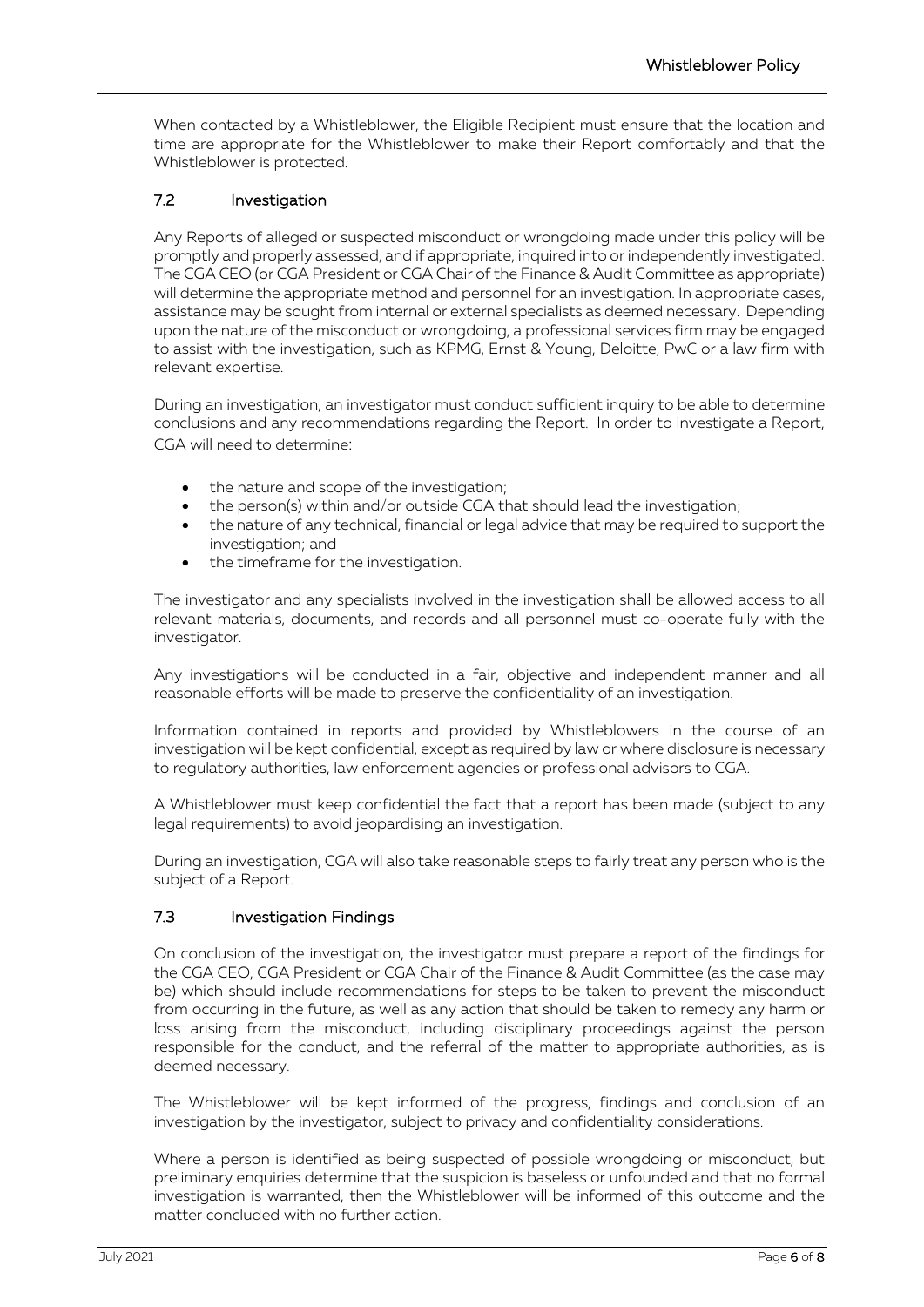The CGA CEO, CGA President or CGA Chair of the Finance & Audit Committee (as the case may be) will decide whether the person named in the Report should be informed that a Report was lodged and found to be baseless upon preliminary review. This decision will be based on a desire to preserve the integrity of a person so named and to protect the Whistleblower.

Where an investigation is conducted and the investigator believes there may be a case for an individual to respond to, the investigator must ensure that a person who is the subject of a Report:

- is informed of the substance of the allegations;
- is given a fair and reasonable opportunity to answer the allegations before the investigation is finalised;
- has their response set out fairly in the investigator's report; and
- is informed about the substance of any adverse conclusions in the investigator's report that affects them.

Where adverse conclusions are made in an investigator's report about an individual, that individual has a right to respond to those conclusions prior to any action being taken by CGA against them.

All relevant parties must adhere to the determination and any recommendations of an investigation or inquiry held under this policy.

## 7.4 Reporting to a Member of Parliament or journalist

Protection will only be offered by CGA to any Whistleblower who informs a Member of Parliament (MP) or journalist of concerns about Reportable Conduct if:

- (a) the Whistleblower has previously made a Report regarding the matter to an Eligible Recipient and either:
	- i. at least 90 days have passed since the Report was made; and
	- ii. the Whistleblower does not have reasonable grounds to believe that action is being, or has been taken to address the Report; and
	- iii. the Whistleblower has reasonable grounds to believe that making a further Report would be in the public interest; or
	- iv. the Whistleblower has reasonable grounds to believe that the information concerns a substantial and imminent danger to the health and safety of a person, persons, or the environment; and
- (b) The Whistleblower provides prior written notification to CGA that:
	- i. includes sufficient information to identify the previously made Report;
	- ii. clearly states that the Whistleblower intends to make a public interest disclosure or an emergency disclosure pursuant to this section of the policy; and
	- iii. the information disclosed is no greater than necessary to inform the MP or journalist of the misconduct or the otherwise improper state of affairs.

## 8. Breach of this policy

CGA is committed to protecting and respecting the rights of a Whistleblower who reports wrongdoing or misconduct on reasonable grounds under this policy. CGA will not tolerate any reprisals or threats of reprisals against a Whistleblower, or against a Whistleblower's colleagues, employer or relatives.